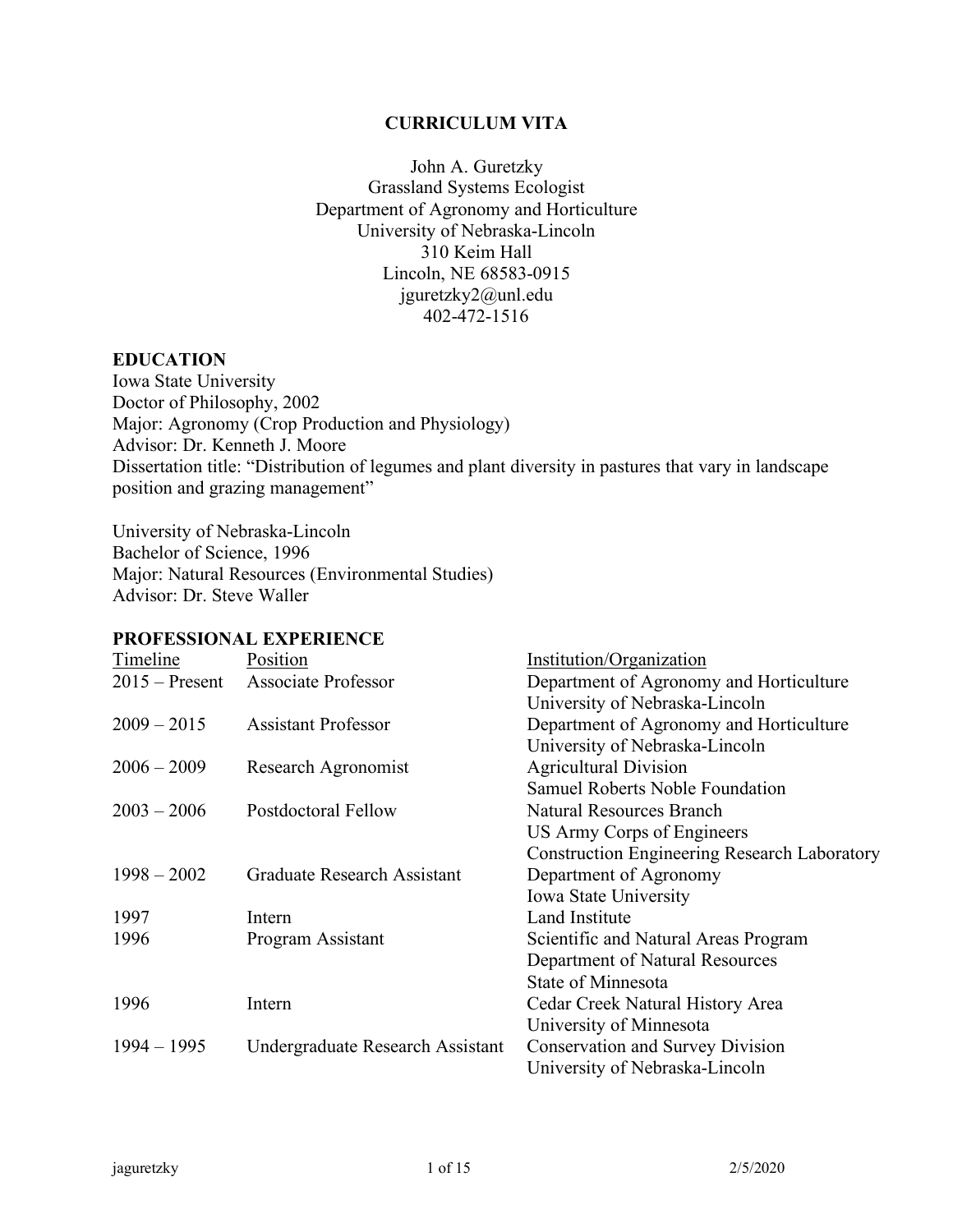## **RESEARCH ACCOMPLISHMENTS (0.58 FTE)**

#### *Grants*

- *UNL Total: \$4.18 million; My lab: \$664,286.*
	- Cover Crop Germplasm and Breeding in Support of New Cultivar Development. Foundation for Food and Agriculture Research. \$150,000. Noble Research Institute (lead). 03/01/18 – 02/28/222.
	- Developing Research and Extension Skills of Students in Integrated Agronomic Systems. USDA-NIFA-AFRI-ELI. \$275,667. Guretzky, J.A. (lead). 03/01/2016 – 02/28/2019.
	- Improving Forage Mass and Nutritive Value of Pastures by Interseeding Summer Annuals. UNL-IANR-ARD. \$7,740. Guretzky, J.A. (lead). 02/03/2017 – 01/31/2018.
	- Evaluation of Methods to Improve Indigenous Forb and Shrub Establishment in Rangelands. UNL-IANR-ARD Water & Land Conservation. \$30,000. Guretzky, J.A. (lead). 01/01/2016 – 12/31/2017.
	- Enhancing Resiliency of Beef Production Under Shifting Forage Resources. Hatch-Multistate Enhanced Research Funding Program. Univ. of Nebraska-Lincoln. IANR-ARD. \$497,000. MacDonald, J. (lead). 1/1/2015 – 9/30/2019.
	- Management and Environmental Factors Affecting Nitrogen Cycling and Use Efficiency in Forage-Based Livestock Production Systems. Hatch-Multistate Supplemental Research Funding Program. Univ. of Nebraska-Lincoln. IANR-ARD. \$150,000. Guretzky, J.A.  $(lead)$ .  $1/1/2015 - 9/30/2019$ .
	- Grazing Management Effect on Micro- and Macro-Scale Fate of Carbon and Nitrogen in Rangelands. USDA-NIFA-AFRI Foundational Program Grant. \$497,000. Mamo (lead).  $9/1/2013 - 8/31/2017$ .
	- Agro-ecosystem Approach to Sustainable Biofuels Production via the Pyrolysis-Biochar Platform. USDA-NIFA-AFRI Sustainable Bioenergy Program. \$1,916,143. Guretzky, J.A. (lead). 9/1/2013 – 8/31/2017.
	- NC-1182 Nitrogen Cycling, Loading, and Use Efficiency in Forage-Based Livestock Production Systems. Univ. of Nebraska Agricultural Experiment Station Grant. \$100,000. PI: Schacht, W. Co-PI: Klopfenstein, T., and J. Guretzky. 10/1/2012 – 9/30/2014.
	- Demonstrating Mob Grazing Impacts in the Northern Great Plains on Grazingland Efficiency, Botanical Composition, Soil Quality, and Ranch Economics. USDA-NRCS Conservation Innovation Grant. \$330,256. PI: Guretzky, J. Co-PI: Schacht, W., Volesky, J., Mamo, M., and Stockton, M. 10/1/2011 – 9/30/2014.
	- Agro-ecosystem Approach to Sustainable Biofuels Production via the Pyrolysis-Biochar Platform. USDA-NIFA-AFRI Sustainable Bioenergy Program. \$460,239. PI: Guretzky, J. Co-PI: Glewen, K., Perrin, R.K., Heng-Moss, T., Yuen, G., Namuth Covert, D., Wegulo, S., Hay, F., Baxendale, F., and G. Nugent. 8/1/2013 – 7/31/2014.
	- Forage Potential in RWB Wetlands. Rainwater Basin Joint Venture. \$42,000. PI: Guretzky, J. Co-PI: Hillhouse, H. 6/1/2011 – 6/30/2014.
	- Patch burn grazing in grasslands and their resilience to burning and drought. Univ. of Nebraska Office of Research & Economic Development Faculty Seed Grant. \$10,000. PI: Guretzky, J. 1/1/2013 –12/31/2013.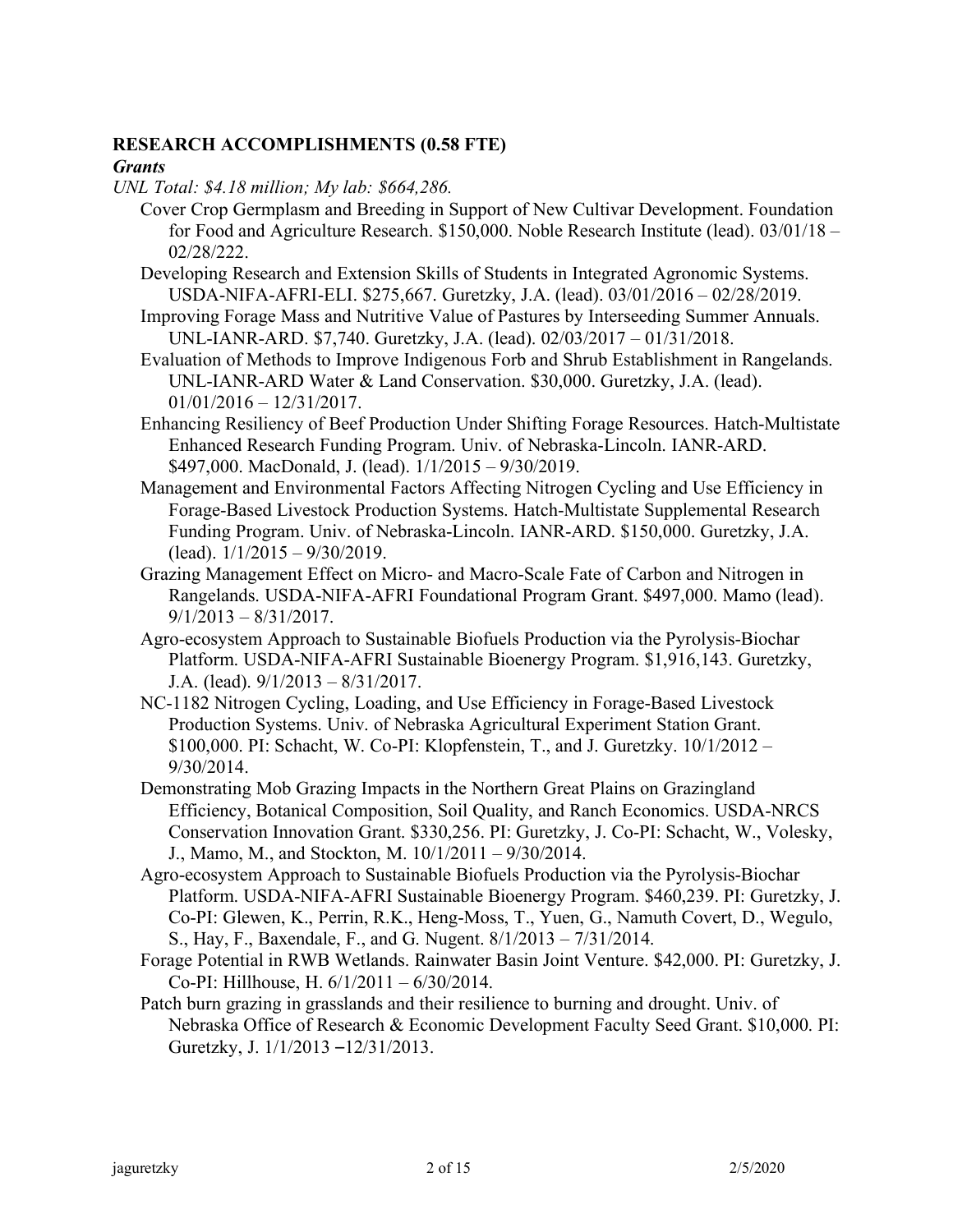- $LI-8100A$  Automated Soil  $CO<sub>2</sub>$  Flux System for Grassland Systems Ecology Research. Univ. of Nebraska Research Equipment Grant. \$15,144. PI: Guretzky, J. Co-PI: Mamo, M., Schacht, W., and Volesky, J. 6/17/2013 – 9/30/2013.
- Dissolved Carbon and Nitrogen in Ultra-High Stocking Density Grazed Pasture of the Nebraska Sandhills. Univ. of Nebraska Research Equipment Grant. \$14,402. PI: Mamo, M., Co-PI: Guretzky, J., Blanco, H., Wingeyer, A. 6/17/2013 – 9/30/2013.

Research Travel Grant. Univ. of Nebraska Foundation. \$500. PI: Guretzky, J. 2013.

- Improvement of Grasslands for Beef Cattle Production, Bird Habitat, and Botanical Diversity. Univ. of Nebraska Foundation. \$60,000. PI: Guretzky, J. Co-PI: Burbach, M., Powell, L.A., Klopfenstein, T., Rasby, R. Schacht, W., and M. Stockton. 1/1/2011 – 12/31/2013.
- Agro-ecosystem Approach to Sustainable Biofuels Production via the Pyrolysis-Biochar Platform. USDA-NIFA-AFRI Sustainable Bioenergy Program. \$347,414. PI: Guretzky, J. Co-PI: Glewen, K., Perrin, R.K., Heng-Moss, T., Yuen, G., Namuth Covert, D., Wegulo, S., Hay, F., Baxendale, F., and G. Nugent. 6/13/2012 – 7/31/2013.
- Greenhouse Gas Emissions and Nitrogen Cycling from Beef Production Systems: Effect of Climate, Season, Production System, Diet and Management. USDA-NIFA-AFRI Climate Change Planning Grant. \$50,000. PI: Erickson, G. Co-PI: Guretzky, J., Schacht, W., Arkebauer, T., Klopfenstein, T., Rasby, R., Liska, A., Verma, S., and A. Suyker 12/01/2011 – 11/30/2011.
- Nitrogen Cycling and Greenhouse Gas Emissions in Pasture and Feedlot Production Systems. UNL-IANR Strategic Investments Grant. \$189,468. PI: Erickson, G. Co-PI: Guretzky, J., Schacht, W., Arkebauer, T., Klopfenstein, T., Rasby, R., Liska, A., Verma, S., and A. Suyker. 4/1/2010 – 6/30/2012.
- Agro-ecosystem Approach to Sustainable Biofuels Production via the Pyrolysis-Biochar Platform. USDA-NIFA-AFRI Sustainable Bioenergy Program. \$361,342. PI: Guretzky, J. Co-PI: Glewen, K., Perrin, R.K., Heng-Moss, T., Yuen, G., Namuth Covert, D., Wegulo, S., Hay, F., Baxendale, F., and G. Nugent. 8/1/2011 – 7/31/2012.
- Switchgrass and Native Rangeland Management for Grazing and Bioenergy. USDA-NRCS Conservation Innovation Grant. \$535,611 PI: Guretzky. Co-PIs: Biermacher, Mosali, Gee, and Blanton. 8/01/2009 – 7/31/2012
- Utilization and Value of Switchgrass in a Dual-Purpose Stocker Cattle and Bioenergy System. Oklahoma Bioenergy Center. \$400,000 PI: Cook. Co-PIs: Guretzky, Biermacher, and Reuter. 04/01/2008 – 12/31/2010
- Biomass Production and Nitrogen Responses of Perennial Grasses for Bioenergy Under Dryland and Irrigated Conditions. Oklahoma Bioenergy Center. \$130,000. PI: Guretzky. Co-PIs: Biermacher, Cook, and Reuter. 04/01/2008 – 12/31/2009
- Production Scale Agronomics and Economics of Switchgrass for Bioenergy Across the Southern Great Plains. Ceres, Inc. \$890,000. PI: Guretzky. Co-PIs: Biermacher, and Cook. 04/01/2007 – 12/31/2011

## *Journal articles*

1. Schick, B.D., J.A. Guretzky, W.H. Schacht, and M. Mamo. 2019. Dietary nutritive value, dung quality, decomposition, and nutrient movement into soil in smooth bromegrasspastures. Crop Sci. Accepted: 26 Dec. 2018. Published Online First: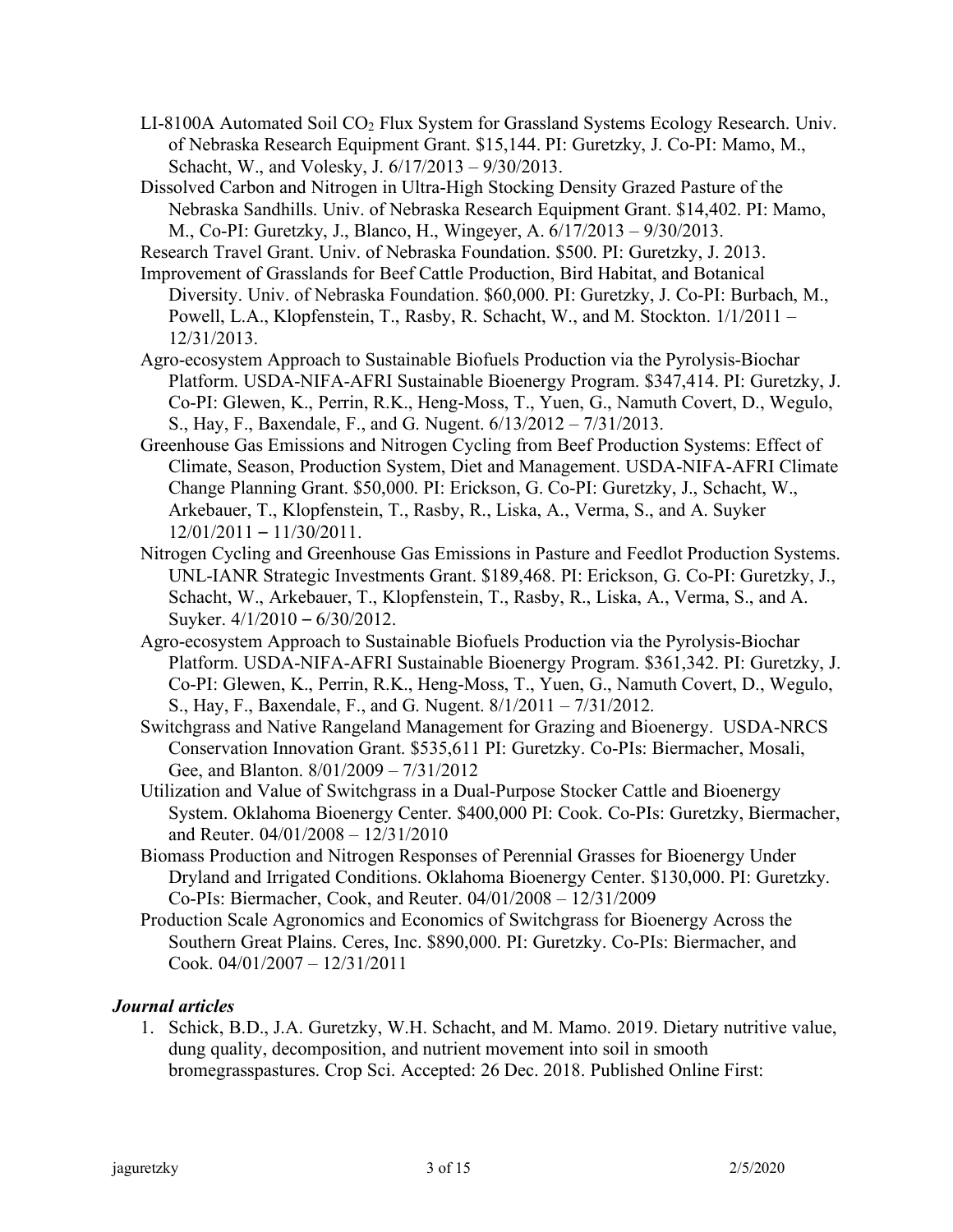- 2. Guretzky, J.A., C.D. Dunn, and A. Bishop. 2018. Plant community structure and forage nutritive value of reed canarygrass-invaded wetlands. Agronomy Journal 110:200-209.
- 3. Warner, J.M., A.J. Doerr, G.E. Erickson, J.A. Guretzky, R.J. Rasby, A.K. Watson, and T.J. Klopfenstein. 2017. Case Study: Supplementation of cow-calf pairs grazing smooth bromegrass pastures with ethanol by-products and low-quality forages. The Professional Animal Scientist 33:764-770.
- 4. Snell, L.K., J.A. Guretzky, V.L. Jin, R.A. Drijber, and M. Mamo. 2016. Ruminant urine increases uptake but decreases relative recovery of nitrogen by smooth bromegrass. Crop, Forage and Turfgrass Management. DOI: 10.2134/cftm2016.0022. Accepted: 11/3/16, Posted: 12/2/16 on https://dl.sciencesocieties.org/publications/cftm/first-look.
- 5. Guretzky, J.A., C. Dunn, and H. Hillhouse. 2016. Long-term Sandhills prairie responses to precipitation, temperature, and cattle stocking rate. Plant Ecology. 217:969-983. DOI: 10.1007/s11258-016-0622-9.
- 6. Nugent, G., Kohmetscher, A., Namuth-Covert, D., Guretzky, J., Murphy, P., Lee, D. (2016). Learning from online modules in diverse instructional contexts. (vol. 12, pp. 113- 121). Santa Rosa, CA: Interdisciplinary Journal of e-Skills and Lifelong Learning. Informing Science Institute.
- 7. Parlak, A.O., M. Parlak, H. Blanco-Canqui, W.H. Schacht, J.A. Guretzky, and M. Mamo. 2015. Patch burning: implications on water erosion and soil properties. J. Environ. Quality 44:903-909. doi:10.2134/jeq2014.12.0523; accepted 30 Jan. 2015.
- 8. Wingeyer, A.B., J.A. Guretzky, W.H. Schacht, and T.J. Klopfenstein. 2015. Reduced nitrogen mineralization and litter decomposition in unfertilized smooth bromegrass pastures. Crop Science 55:1843-1853. doi:10.2135/cropsci2014.10.0677; accepted 17 Jan. 2015.
- 9. Guretzky, J.A., A.B. Wingeyer, W.H. Schacht, T.J. Klopfenstein, and A. Watson. 2014. Soil organic matter and root and rhizome responses to management strategies in smooth bromegrass pastures. Agronomy Journal 106:1886-1892 doi:10.2134/agronj14.0157
- 10. Guretzky, J.A., A. Kohmetscher, and D. Namuth-Covert. 2014. Perennial grass growth and development. Web lesson. Natural Sciences Education. 43:94 doi:10.4195/nse2013.09.0030.
- 11. Snell, L.K., J.A. Guretzky, V.L. Jin, R.A. Drijber, and M. Mamo. 2014. Nitrous oxide emissions and herbage accumulation in smooth bromegrass pastures with nitrogen fertilizer and ruminant urine application. Nutrient Cycling in Agroecosystems 98:223- 234. doi:10.1007/s10705-014-9607-z.
- 12. Guretzky, J.A., W.H. Schacht, A.B. Wingeyer, T.J. Klopfenstein, and A. Watson. 2014. Litter deposition and nitrogen return in rotationally stocked smooth bromegrass pastures. Agronomy Journal 106:175-184. doi:10.2134/agronj2013.0282
- 13. Guretzky, J.A., W.H. Schacht, L. Snell, J. Soper, S. Moore, A. Watson, and T.J. Klopfenstein. 2013. Nitrogen input effects on herbage accumulation and presence of pasture plant species. Agronomy Journal 105:915-921. doi:10.2134/agronj2012.0458
- 14. Kering, M.K., J.A. Guretzky, S.M. Interrante, T.J. Butler, J.T. Biermacher, and J. Mosali. 2013. Harvest timing affects switchgrass production, forage nutritive value, and nutrient removal. Crop Science 53:1809-1817. doi: 10.2135/cropsci2012.10.0568
- 15. Kering, M.K., T.J. Butler, J.T. Biermacher, J. Mosali, and J.A. Guretzky. 2013. Effect of potassium and nitrogen fertilizer on switchgrass productivity and nutrient removal rates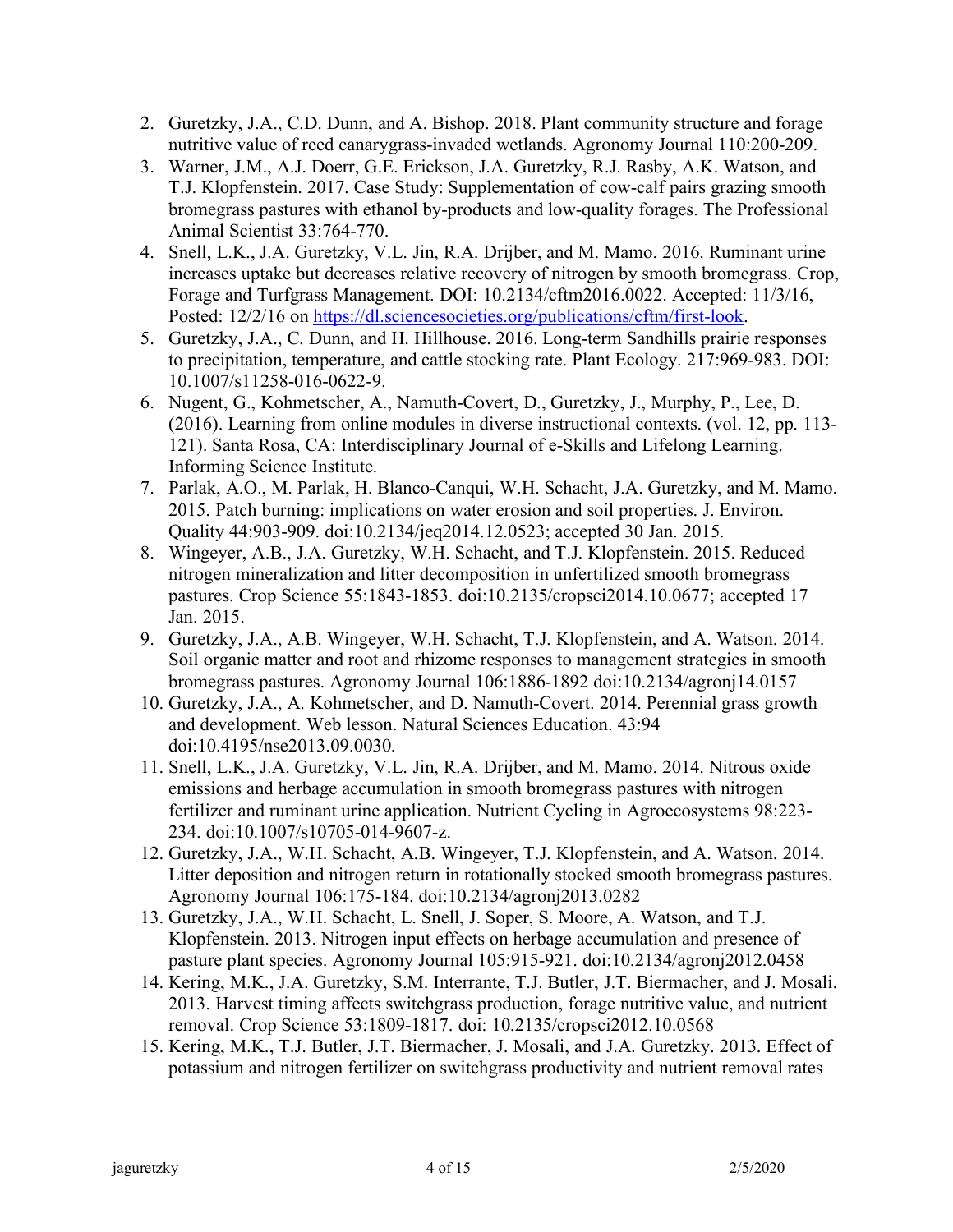under two harvest systems on a low potassium soil. Bioenergy Research 6:329-335. DOI 10.1007/s12155-012-9261-8

- 16. Haque, M. J.T. Biermacher, M.K. Kering, and J.A. Guretzky. 2013. Economic evaluation of switchgrass feedstock production systems tested in potassium-deficient soils. Bioenergy Research. DOI 10.1007/s12155-013-9368-6 (Published online: 25 August)
- 17. Guretzky, J., A. Kohmetscher, and D. Namuth-Covert. 2013. Grass seed structure and seedling emergence. Web lesson. Journal of Natural Resources and Life Sciences Education 42 doi:10.4195/nse.2012.0018w
- 18. Foster, J.L., J.A. Guretzky, C. Huo, M.K. Kering, and T.J. Butler. 2013. Effects of row spacing, seeding rate, and planting date on establishment of switchgrass. Crop Science 53:1-6. doi: 10.2135/cropsci2012.03.0171
- 19. Butler, T.J., M.K. Kering, C. Huo, and J.A. Guretzky. 2012. Effect of safener, activatedcharcoal coated seed, and charcoal banding on establishment of switchgrass receiving pre-emergent herbicides. Online. Forage and Grazinglands doi:10.1094/FG-2012-1214- 01-RS.
- 20. Haque, M., J.T. Biermacher, M. Kering, and J.A. Guretzky. 2012. Economics of alternative fertilizer supply systems for switchgrass feedstock produced in phosphorusdeficient soils. Online. Bioenergy Research. doi:10.1007/s12155-012-9264-5.
- 21. Biermacher, J.T., R. Reuter, M.K. Kering, J.K. Rogers, J. Blanton, Jr., J. Guretzky, and T.J. Butler. 2012. Expected economic potential of substituting legumes for nitrogen in bermudagrass pastures. Crop Science. 59:1923-1930*.*
- 22. Butler, T.J., J.P. Muir, C. Huo, and J.A. Guretzky. 2012. Switchgrass biomass and nitrogen yield with over-seeded cool-season forages in the southern Great Plains. Online. Bioenergy Research. doi:10.1007/s12155-012-9225-z.
- 23. Guretzky, J.A., T.J. Butler, and J. Muir. 2012. Adaptation of annual forage legumes in the southern Great Plains. Great Plains Research. 22:35-43.
- 24. Kering, M.K., J.T. Biermacher, T.J. Butler, J. Mosali, and J.A. Guretzky. 2012. Biomass yield and nutrient responses of switchgrass to phosphorus fertilization. Bioenergy Research. 5:71-78.
- 25. Kering, M.K., T.J. Butler, J.T. Biermacher, and J.A. Guretzky. 2012. Biomass yield and nutrient removal rates of perennial grasses under nitrogen fertilization. Bioenergy Research. 5:61-70. (DOI 10.1007/s12155-011-9167-x. Published online first: 25 November 2011).
- 26. Kering, M.K., J. Guretzky, J. Mosali, and E. Funderburg. 2011. Effect of nitrogen fertilizer rate and harvest season on forage yield, quality, and macronutrient concentrations in 'Midland' bermudagrass. Communications in Soil Science and Plant Analysis 42:1958-1971.
- 27. Guretzky, J.A., J.T. Biermacher, B.J. Cook, M.K. Kering, and J. Mosali. 2011. Switchgrass for forage and bioenergy: harvest and nitrogen rate effects on biomass yields and nutrient composition. Plant Soil. 339:69-81.
- 28. Guretzky, J.A., M. Kering, J.T. Biermacher, E. Funderburg, and J. Mosali. 2010. Fertilizer rate effects on forage yield stability and nutrient uptake of Midland bermudagrass. Journal of Plant Nutrition. 33:1819-1834.
- 29. Guretzky, J.A., Ball, J., and Cook, B.J. 2008. Nitrogen fertilizer rate and weather dictate nutritive value of fall stockpiled bermudagrass. Online. Forage and Grazinglands doi:10.1094/FG-2008-0118-01-RS.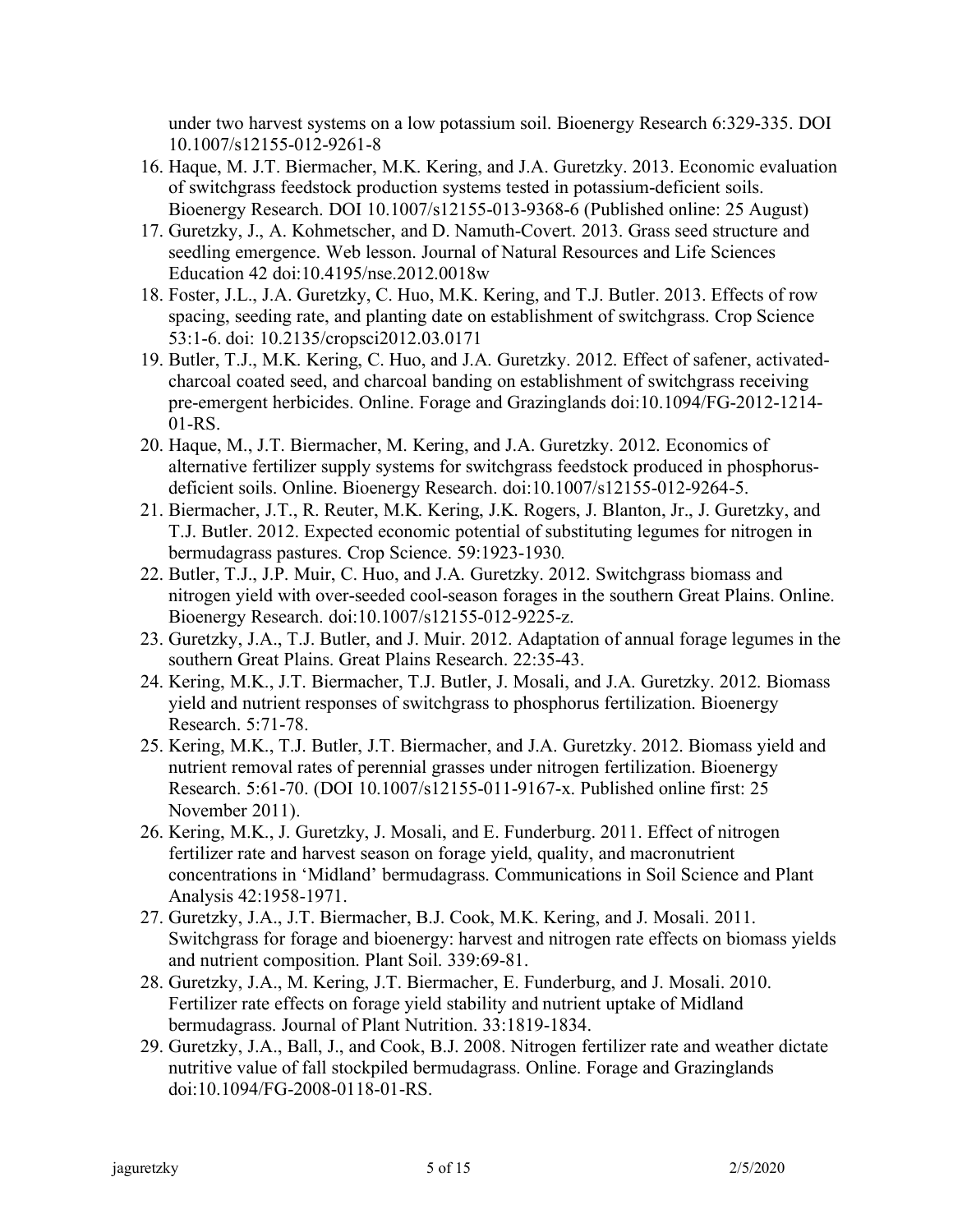- 30. Guretzky, J.A., K.J. Moore, C.L. Burras, and E.C. Brummer. 2007. Plant species richness in relation to pasture position, management, and scale. Agriculture, Ecosystems & Environment. 122:387-391.
- 31. Guretzky, J.A., J.S. Fehmi, and A.B. Anderson. 2006. Grazing and military vehicle interaction on grassland soils and vegetation. Great Plains Research. 16:51-61.
- 32. Guretzky, J.A., K.J. Moore, E.C. Brummer, and C.L. Burras. 2005. Species diversity and functional composition of pastures that vary in landscape position and grazing management. Crop Science. 45:282-289.
- 33. Guretzky, J.A., K.J. Moore, C.L. Burras, and E.C. Brummer. 2004. Distribution of legumes along gradients of slope and soil electrical conductivity (ECa) in pastures. Agronomy Journal. 96:547-555.
- 34. Guretzky, J.A., K.J. Moore, A.D. Knapp, and E.C. Brummer. 2004. Emergence and survival of legumes seeded into pastures varying in landscape position. Crop Science. 44:227-233.
- 35. Guretzky, J.A. and S.M. Louda. 1997. Evidence for natural biological control: insects decrease survival and growth of a native thistle. Ecological Applications. 7:1330-1430.

## **Book chapters**

1. Guretzky, J.A. 2018. Chapter 9 Plant Interactions. In Forages Volume II. The Science of Grassland Agriculture, 7<sup>th</sup> Edition. Editors: K.J. Moore, D. Redfearn, M. Collins, and C.J. Nelson. Blackwell Publishing, Ames, Iowa. *(Accepted/In-Press on 20 Dec. 2018; Final submission on 18 Dec. 2018; 2nd submission reviews received on 21 Nov. 2018; 2nd submission on 14 Nov. 2018; 1st submission reviews received on 3 Aug. 2018).*

## **Conference proceedings**

- 1. Nugent G., A. Kohmetscher, D. Namuth-Covert, J. Guretzky, P. Murphy, and D. Lee. 2015. Learning from online modules in diverse instructional contexts. In Proceedings of E-Learn: World Conference on E-Learning in Corporate, Government, Healthcare, and Higher Education 2015. Chesapeake, VA. Association for the Advancement of Computing in Education (AACE). p. 872-877.
- 2. Biermacher, J.T., R. Reuter, T.J. Butler, M.K. Kering, J.D. Springer, J.K. Rogers, J.R. Blanton, Jr., and J.A. Guretzky. 2011. Economic potential of substituting legumes for nitrogen in warm season pastures used for stocker cattle grazing. Proc.18th Int. Farm Management Assoc. Congr. p. 362-368.
- 3. Kering, M.K., J.T. Biermacher, R. Reuter, T.J. Butler, J.D. Springer, J.K. Rogers, J. Blanton, Jr., J.H. Bouton, and J.A. Guretzky. 2010. Economic potential for substituting synthetic nitrogen in warm season grasses used for stocker cattle grazing. Journal of Agricultural and Applied Economics 582: 42-43.
- 4. Guretzky, J.A., M.K. Kering, J.T. Biermacher, and B.J. Cook. 2009. Switchgrass for forage and bioenergy: II. Effects of P and K fertilization. The Proceedings of the International Plant Nutrition Colloquium XVI. University of California, Davis. Online. http://repositories.cdlib.org/ipnc/xvi/1318.
- 5. Kering, M.K., J.T. Biermacher, B.J. Cook, and J.A. Guretzky. 2009. Switchgrass for forage and bioenergy: I. Effects of nitrogen rate and harvest system. The Proceedings of the International Plant Nutrition Colloquium XVI. University of California, Davis. Online. http://repositories.cdlib.org/ipnc/xvi/1158.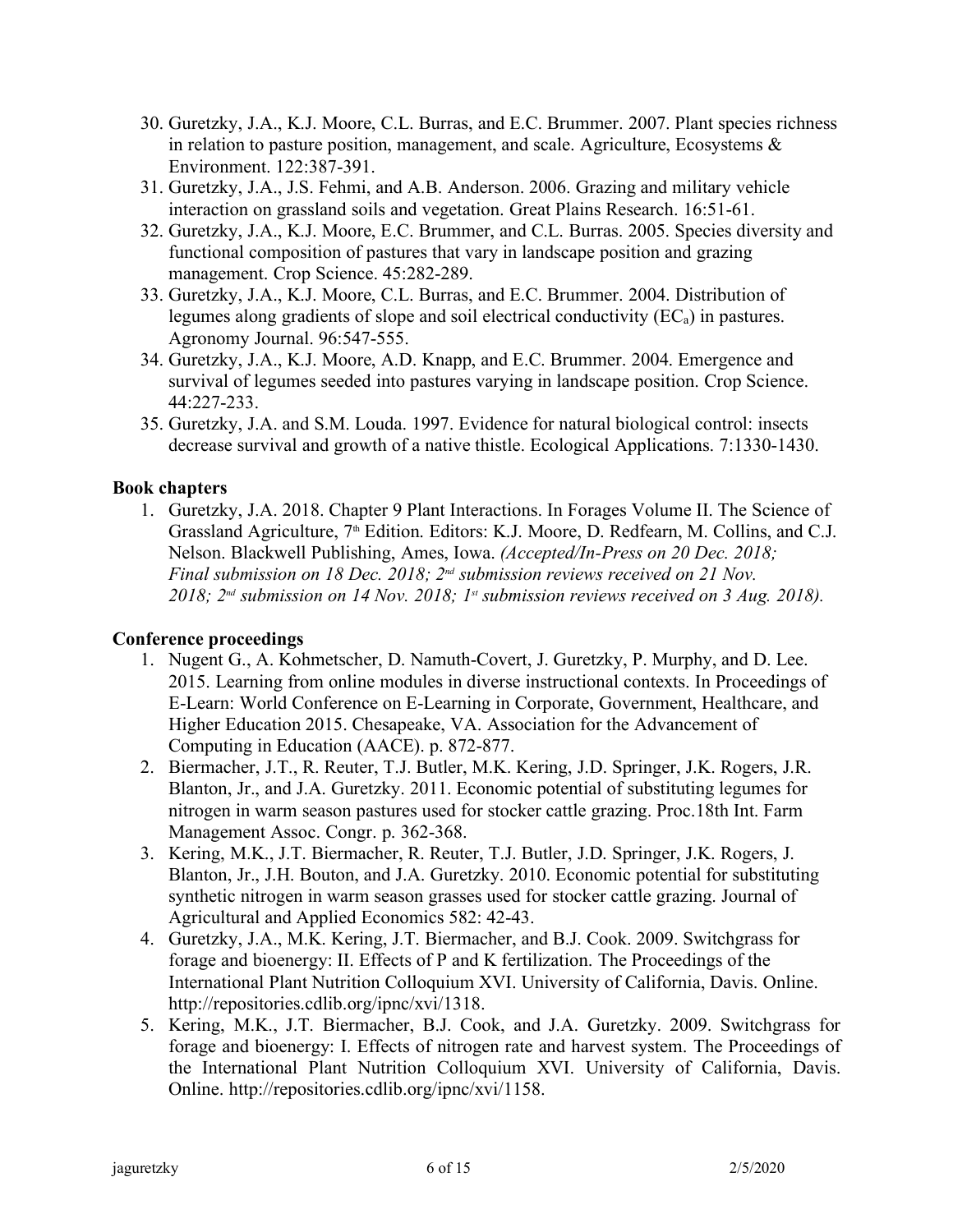- 6. Guretzky, J.A., B.J. Cook, J.T. Biermacher, R.R. Reuter, J. Mosali and M. Kering. Utilization and value of switchgrass in a dual purpose stocker cattle and bioenergy system. 2008 Association for the Advancement of Industrial Crops 20<sup>th</sup> Annual Meeting. College Station, TX, 7-11 Sep. 2008
- 7. Guretzky, J.A. and J.L. Baker. Dry weather limited 2006 forage yields of small grains in southern Oklahoma. Published in American Forage and Grasslands Council Annual Conference Proceedings. Joint AFGC and NEBCSA Conference in State College, PA, 24-26 June 2007
- 8. Guretzky, J.A., K.J. Moore, E.C. Brummer, and M.H. Wiedenhoeft. Multi-scale sampling of plant diversity in pastures that vary in grazing management and landscape position. Proceedings of the American Forage and Grassland Council. 11:80-84. Annual Meeting of the American Forage and Grassland Council. July 2002.
- 9. Barker, D.J., K.J. Moore, and J.A. Guretzky. Spatial variation in species richness under contrasting topographies and grazing regimes. Proceedings of the American Forage and Grassland Council. 11:222-226. Annual Meeting of the American Forage and Grassland Council. July 2002.
- 10. Gosselin D.C., J.F. Ayers, and J.A. Guretzky. 1995. Evaluation of irrigation wells as sampling mechanisms. Clean Water-Clean Environment-21st Century. Proceedings. Kansas City, Missouri. American Society of Agricultural Engineers. p. 113-116.

## **Conference presentations and abstracts**

- 1. Dallmann. J.D., J.A. Guretzky, W.H. Schacht, and J. D. Volesky. 2017. Plant community response to disturbances in Nebraska Sandhills prairie. ASA-CSSA-SSSA International Annual Meetings, Tampa, FL. 22-26 October.
- 2. La Vallie, M., J.A. Guretzky, W. Schacht, D.D. Redfearn, and B.E. Anderson. 2017. Establishment of perennial legumes with sorghum-sudangrass as a companion crop. ASA-CSSA-SSSA International Annual Meetings, Tampa, FL. 22-26 October.
- 3. Mamo, M., W. Schacht, A. Wingeyer, J. Volesky, H. Yang, J. Bradshaw, P. Sutton, and J. Guretzky. 2017. Grazing management effect on carbon and nitrogen in rangelands. ASA-CSSA-SSSA International Annual Meetings, Tampa, FL. 22-26 October.
- 4. Guretzky, J.A., J. Volesky, M. Stephenson, J.L. Moyer, W.H. Fick, and K.R. Harmoney. 2016. Establishment of annual warm-season grasses in cool-season grass pastures. ASA-CSSA-SSSA International Annual Meetings, Phoenix, AZ. 6-9 November.
- 5. Guretzky, J.A., H. Blanco, R.W. Elmore, D.D. Redfearn, and M. Howell-Smith. 2016. Developing research and extension skills of students in integrated agronomic systems. ASA-CSSA-SSSA International Annual Meetings, Phoenix, AZ. 6-9 November.
- 6. La Vallie, M.N., J.A. Guretzky, W. Schacht, D.D. Redfearn, and B.E. Anderson. 2016. Establishment of binary perennial legume-annual warm-season grass mixtures. ASA-CSSA-SSSA International Annual Meetings, Phoenix, AZ. 6-9 Nov. 2016.
- 7. Muniz, J.O., J.A. Guretzky, D.D. Redfearn, and B.E. Anderson. 2016. Seeding rate effects on forage mass of sod-seeded sorghum sudangrass. ASA-CSSA-SSSA International Annual Meetings, Phoenix, AZ. 6-9 November.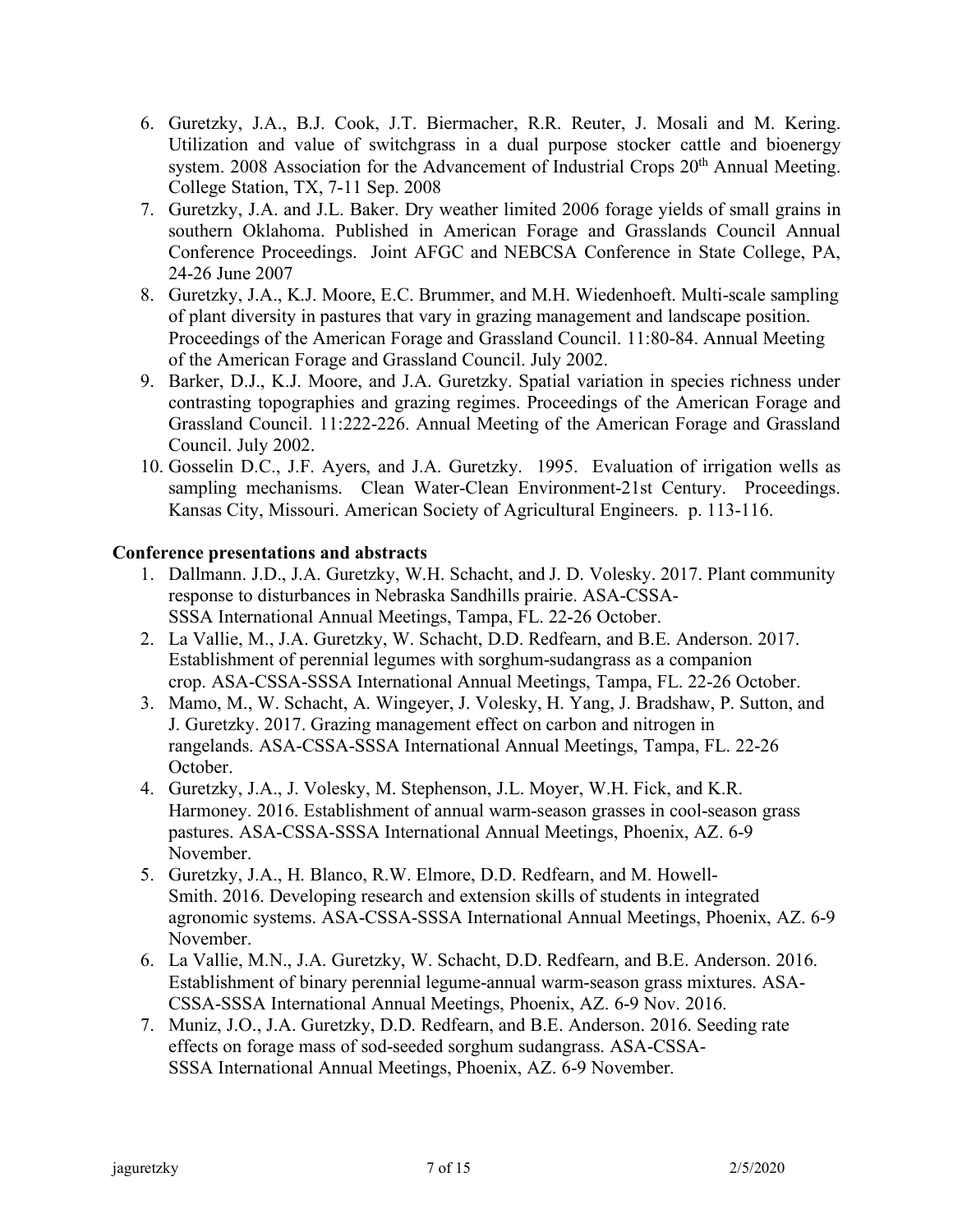- 8. Guretzky, J.A., W.H. Schacht, T.J. Klopfenstein, and A. Wingeyer. Nitrogen use efficiency and cycling in pastures managed with reduced nitrogen inputs. ASA-CSSA-SSSA International Annual Meetings, Minneapolis, MN. 15-18 Nov. 2015.
- 9. Redfearn, D.D., R.B. Mitchell, K.P. Vogel, J.A. Guretzky, G.E. Erickson, T.J. Klopfenstein, and S. Edme. 2015. Cool-season perennial grass options for the western Corn Belt. ASA-CSSA-SSSA International Annual Meetings, Minneapolis, MN. 15-18 Nov. 2015.
- 10. Schick, B.D., J.A. Guretzky, W.H. Schacht, and M. Mamo. 2015. Dung decomposition dynamics as a function of cattle diet. ASA-CSSA-SSSA International Annual Meetings, Minneapolis, MN. 15-18 Nov. 2015.
- 11. Schick, B.D., J.A. Guretzky, W.H. Schacht, and M. Mamo. 2015. Grazing cattle diet effect on dung decomposition and soil nutrient movement. ASA-CSSA-SSSA International Annual Meetings, Minneapolis, MN. 15-18 Nov. 2015.
- 12. Schick, B.D., J.A. Guretzky, W.H. Schacht, and M. Mamo. 2015. Influence of cattle diet on dung decomposition and  $CO<sub>2</sub>$  flux. 68<sup>th</sup> Annual Society for Range Management Technical Training & Trade Show. Jan. 31 – Feb. 6, 2015. Sacramento, CA.
- 13. Guretzky, J.A., A. Wingeyer, W.H. Schacht, J. Volesky, and M. Mamo. 2014. Demonstrating mob grazing impacts in the Nebraska Sandhills. ASA-CSSA-SSSA International Annual Meetings, Long Beach, CA. 2-5 Nov. 2014.
- 14. Guretzky, J.A. A. Kohmetscher, D. Namuth-Covert, and G. Nugent. 2014. Teaching students how perennial grasses grow and develop: online learning objectives and assessment. CSSA-SSSA International Annual Meetings, Long Beach, CA. 2-5 Nov. 2014.
- 15. Guretzky, J.A., W.H. Schacht, A. Wingeyer, and T.J. Klopfenstein. 2013. Litter dynamics and particulate organic matter fractions in smooth bromegrass pastures under reduced nitrogen inputs. ASA-CSSA-SSSA International Annual Meetings, Tampa, FL. 3-6 Nov. 2013.
- 16. Wingeyer, A.B., M. Mamo, J.A. Guretzky, P.J. Sutton, W. Schacht, and J. Volesky. 2013. Fate of carbon around excreta patches. ASA-CSSA-SSSA International Annual Meetings, Tampa, FL. 3-6 Nov. 2013.
- 17. Haque, M., J.T. Biermacher, M. Kering, and J.A. Guretzky. 2013. Economic evaluation of switchgrass feedstock production systems tested on potassium-deficient soils. Western Agricultural Economics Association Annual Meeting. Monterey, CA. 26-28 June 2013.
- 18. Guretzky, J.A., W.H. Schacht, L.K. Snell, J. Soper, S.K. Moore, A.K. Watson, and T.J. Klopfenstein. 2013. Nitrogen input effects on herbage yield and presence of pasture plant species. Society for Range Management 66<sup>th</sup> Annual Meeting, Technical Training, and Trade Show, Oklahoma City, OK. 2-8 Feb. 2013.
- 19. Schiltz, B.J., J.A. Guretzky, and W.H. Schacht. 2013. Species composition changes and animal performance in response to patch burning and N fertilization on degraded warm season pasture. Society for Range Management 66<sup>th</sup> Annual Meeting, Technical Training, and Trade Show, Oklahoma City, OK. 2-8 Feb. 2013
- 20. Wingeyer, A.B., J. Guretzky, M. Mamo, W. Schacht, and J. Volesky. 2012. Spatial variability of soil carbon stocks in relation to grazing management and soil properties. ASA-CSSA-SSSA International Annual Meetings, Cincinnati, OH. 21-24 Oct. 2012.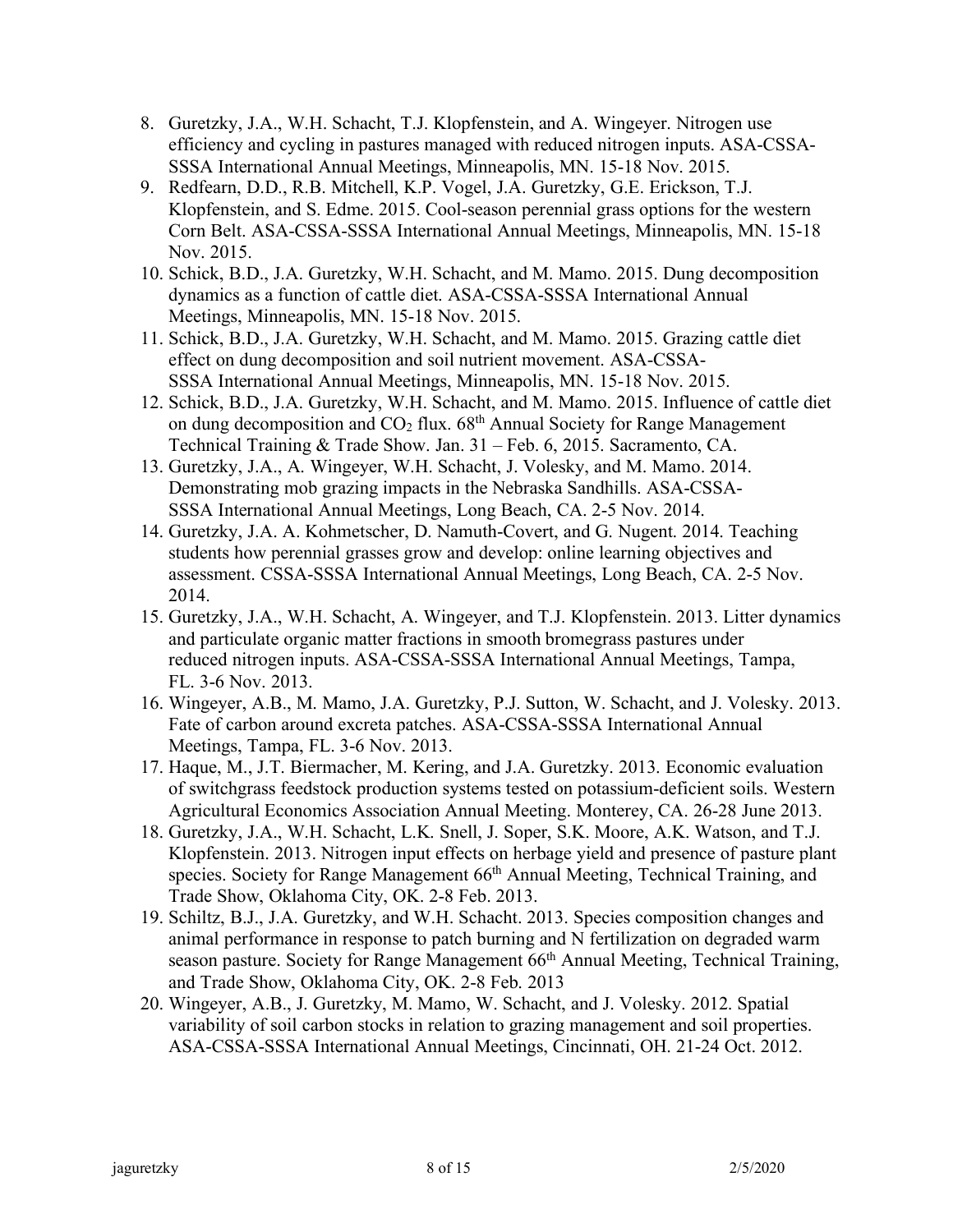- 21. Guretzky, J.A., T.J. Klopfenstein, and W.H. Schacht. 2012. Litter accumulation and decomposition in smooth bromegrass pastures. Society of Range Management 65th Annual Meeting Abstract. Spokane, WA. 29 Jan. – 3 Feb. 2012.
- 22. Snell, L., J. Guretzky, V. Jin, R. Drijber, and M. Mamo. 2012. Nitrous oxide emissions from smooth bromegrass pasture under nitrogen fertilizer and bovine urine application in eastern Nebraska. Society of Range Management 65<sup>th</sup> Annual Meeting Abstract. Spokane, WA. 29 Jan. – 3 Feb. 2012.
- 23. Snell, L., J. Guretzky, V. Jin, R. Drijber, and M. Mamo. 2011. Nitrous oxide emissions from smooth bromegrass pasture under nitrogen fertilizer and bovine urine application in eastern Nebraska. Nebraska Section of the Society of Range Management Annual Meeting Abstract, Sidney, Nebraska. 4-6 Oct. 2011.
- 24. R. Reuter, J.T. Biermacher, T. Butler, J. Rogers, M. Kering, and J. Guretzky. Potential of legumes as substitutes for nitrogen fertilizer in summer stocker grazing systems.  $4<sup>th</sup>$ Grazing Livestock Nutrition Conference. July 9-10, 2010. Estes Park, CO.
- 25. Kering, M., J.T. Biermacher**,** R. Reuter, T. Butler, J.D. Springer, J.K. Rogers, J. Blanton, Jr., J.H. Bouton, and J.A. Guretzky. Economic Potential of Substituting Legumes for Synthetic Nitrogen in Warm Season Perennial Grasses used for Stocker Cattle Grazing. Selected paper for presentation at the Southern Agricultural Economics Association Annual Meeting, Orlando, FL, Feb. 6-10, 2010.
- 26. Mosali, J., J.A. Guretzky, J. Biermacher, and K. Desta. Nitrogen fertilization timing effect on sweet sorghum for ethanol production, juice, and bagasse quality. ASA-CSSA-SSSA 2009 International Annual Meetings, Pittsburgh, PA, 1-5 Nov 2009.
- 27. Mosali, J., S. Norton, E. Funderburg, J. Guretzky, and J. Blanton. Forage yield and nutritive value of warm season perennial introduced grass cultivars under different nitrogen rates. ASA-CSSA-SSSA 2009 International Annual Meetings, Pittsburgh, PA, 1-5 Nov 2009.
- 28. Guretzky, J.A., R.R. Reuter, J.T. Biermacher, J. Springer, T. Butler, H. Aljoe, J. Rogers, and B. Cook. Economic potential of stocker cattle grazing legume-interseeded bermudagrass. ASA-CSSA-SSSA 2009 International Annual Meetings, Pittsburgh, PA, 1-5 Nov 2009.
- 29. Kering, M., J.T. Biermacher, B.J. Cook, and J.A. Guretzky. Switchgrass for forage and bioenergy: effects of nitrogen rate and harvest system. ASA-CSSA-SSSA 2009 International Annual Meetings, Pittsburgh, PA, 1-5 Nov 2009.
- 30. Guretzky, J.A., R.R. Reuter, J.T. Biermacher, J. Springer, T. Butler, H. Aljoe, J. Rogers, and B. Cook. Utilization of switchgrass in a dual purpose stocker cattle and bioenergy system. 2009 Joint Annual Meeting ADSA-CSAS-ASAS. Montreal, Quebec, Canada, 12- 16 July. 2009.
- 31. Guretzky, J.A., R.R. Reuter, J.T. Biermacher, J. Springer, T. Butler, H. Aljoe, J. Rogers, and B. Cook. Economic potential of stocker cattle grazing legume-interseeded bermudagrass. 2009 Joint Annual Meeting ADSA-CSAS-ASAS. Montreal, Quebec, Canada, 12-16 July. 2009.
- 32. Guretzky, J.A., J.T. Biermacher, E. Funderburg, J. Mosali, J. Ball, and S. Norton. Forage yield stability of fertilized bermudagrass in the Great Plains. ASA-CSSA-SSSA International Annual Meetings, Houston, TX, 5-9 Oct. 2008.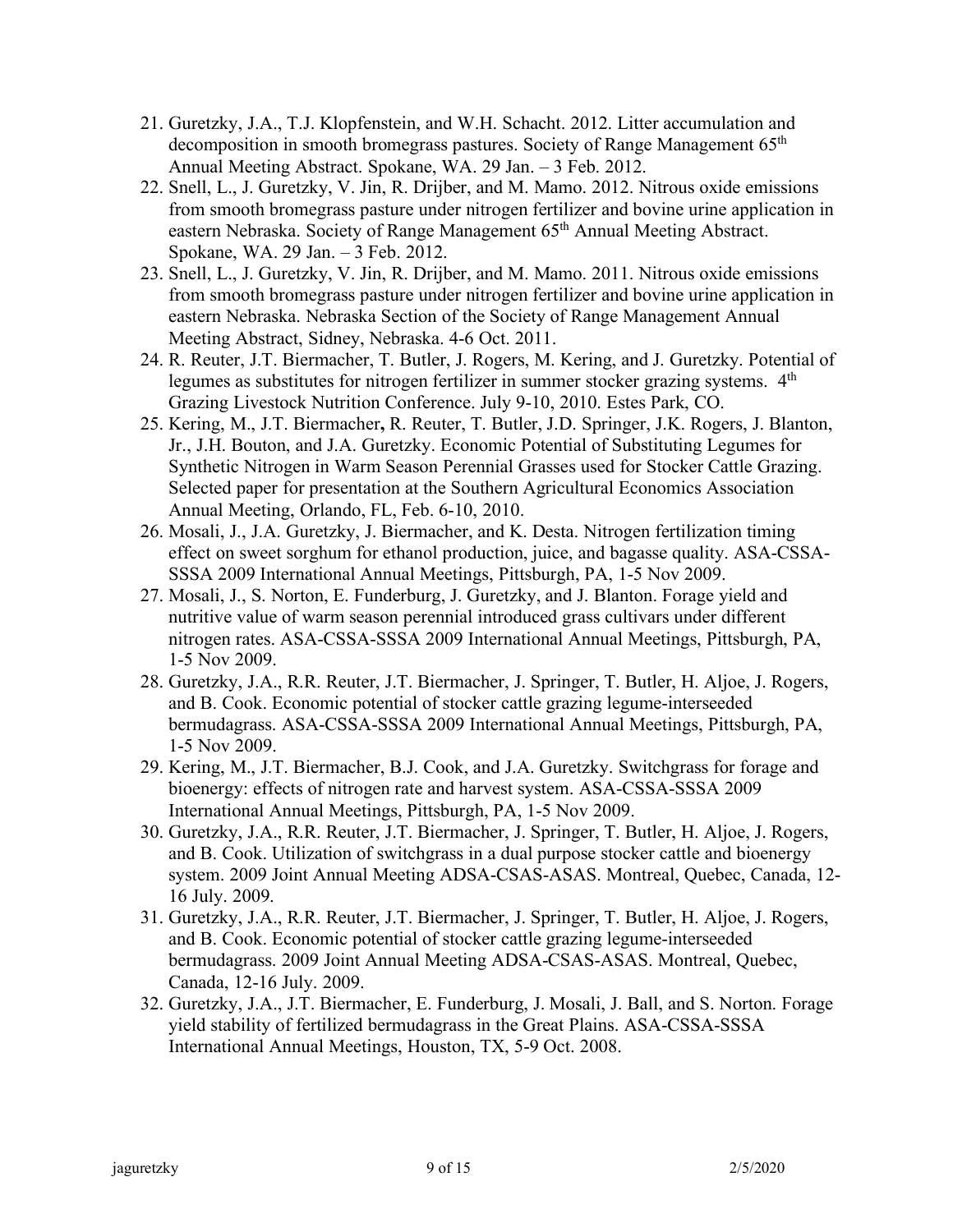- 33. Butler, T, C. Huo, and J. Guretzky. Effects of planting date, seeding rate, and row spacing on lowland switchgrass establishment. ASA-CSSA-SSSA International Annual Meetings, Houston, TX, 5-9 Oct. 2008.
- 34. M.C. Saha, J.L. Baker, J. Black, J.A. Guretzky, A.A. Hopkins, and J.H. Bouton. Forage wheat cultivar development for the southern Great Plains. ASA-CSSA-SSSA International Annual Meetings, Houston, TX, 5-9 Oct. 2008.
- 35. Guretzky, J.A., B.J. Cook, J.T. Biermacher, R.R. Reuter, J. Mosali and M. Kering. Utilization and value of switchgrass in a dual purpose stocker cattle and bioenergy system. 2008 Association for the Advancement of Industrial Crops 20<sup>th</sup> Annual Meeting. College Station, TX, 7-11 Sep. 2008.
- 36. Guretzky, J.A., T. Butler, and M. Mattox. Forage potential of temperate legumes with perennial grasses in the southern Plains. Texoma Pasture Conference, Ardmore, OK, 19 July 2008.
- 37. Guretzky, J.A., T. Butler, M. Mattox, and C. Glidewell. Forage potential of temperate legumes with perennial grasses in the southern Plains. Joint Meeting of the Society for Range Management and the American Forage and Grassland Council, Louisville, KY, 28-31 Jan. 2008.
- 38. Guretzky, J.A., T. Butler, and M. Mattox. Forage potential of temperate legumes with perennial grasses in the southern Plains. ASA-CSSA-SSSA International Annual Meetings, New Orleans, LA, 4-8 Nov. 2007.
- 39. Guretzky, J.A., J.B. Ball, and B.C. Cook. Nitrogen fertilization and weather influence winter yield and nutritive value of stockpiled bermudagrass. ADSA-PSA-AMPA-ASAS Joint Annual Convention. San Antonio, TX. 8-12 July 2007.
- 40. Guretzky, J.A. and J.L. Baker. Dry weather limited 2006 forage yields of small grains in southern Oklahoma. Published in American Forage and Grasslands Council Annual Conference Proceedings. Joint AFGC and NEBCSA Conference in State College, PA, 24-26 June 2007.
- 41. Guretzky, J.A., J.S. Fehmi, and A.B. Anderson. Military vehicle training, grazing, and burning effects on grassland species diversity. ASA-CSSA-SSSA International Annual Meetings, Indianapolis, IN, 12-16 Nov. 2006.
- 42. Guretzky, J.A., J.S. Fehmi, and A.B. Anderson. Grazing and military vehicle effects on grassland soils and vegetation" ASA-CSSA-SSSA International Annual Meetings. Indianapolis, IN, 12-16 Nov 2006.
- 43. Guretzky, J.A. Life history traits of the threatened, purple amole (Chlorogalum purpureum var. purpureum), Fort Hunter Liggett, California. ASA-CSSA-SSSA International Annual Meetings, Salt Lake City, UT, Nov. 2005.
- 44. Guretzky, J.A., J.S. Fehmi, and A.B. Anderson. Spatial extent of cattle grazing and tracked vehicle training disturbances on U.S. Army lands. ASA-CSSA-SSSA International Annual Meetings, Seattle, WA, Nov. 2004.
- 45. Guretzky, J.A., J.S. Fehmi, and A.B. Anderson. Grazing, army training, and the carrying capacity of military lands. ASA-CSSA-SSSA International Annual Meetings, Denver, CO, Nov. 2003.
- 46. Guretzky, J.A., K.J. Moore, E.C. Brummer, and M.H. Wiedenhoeft. Multi-scale sampling of plant diversity in pastures that vary in grazing management and landscape position. Proceedings of the American Forage and Grassland Council. 11:80-84. Annual Meeting of the American Forage and Grassland Council. July 2002.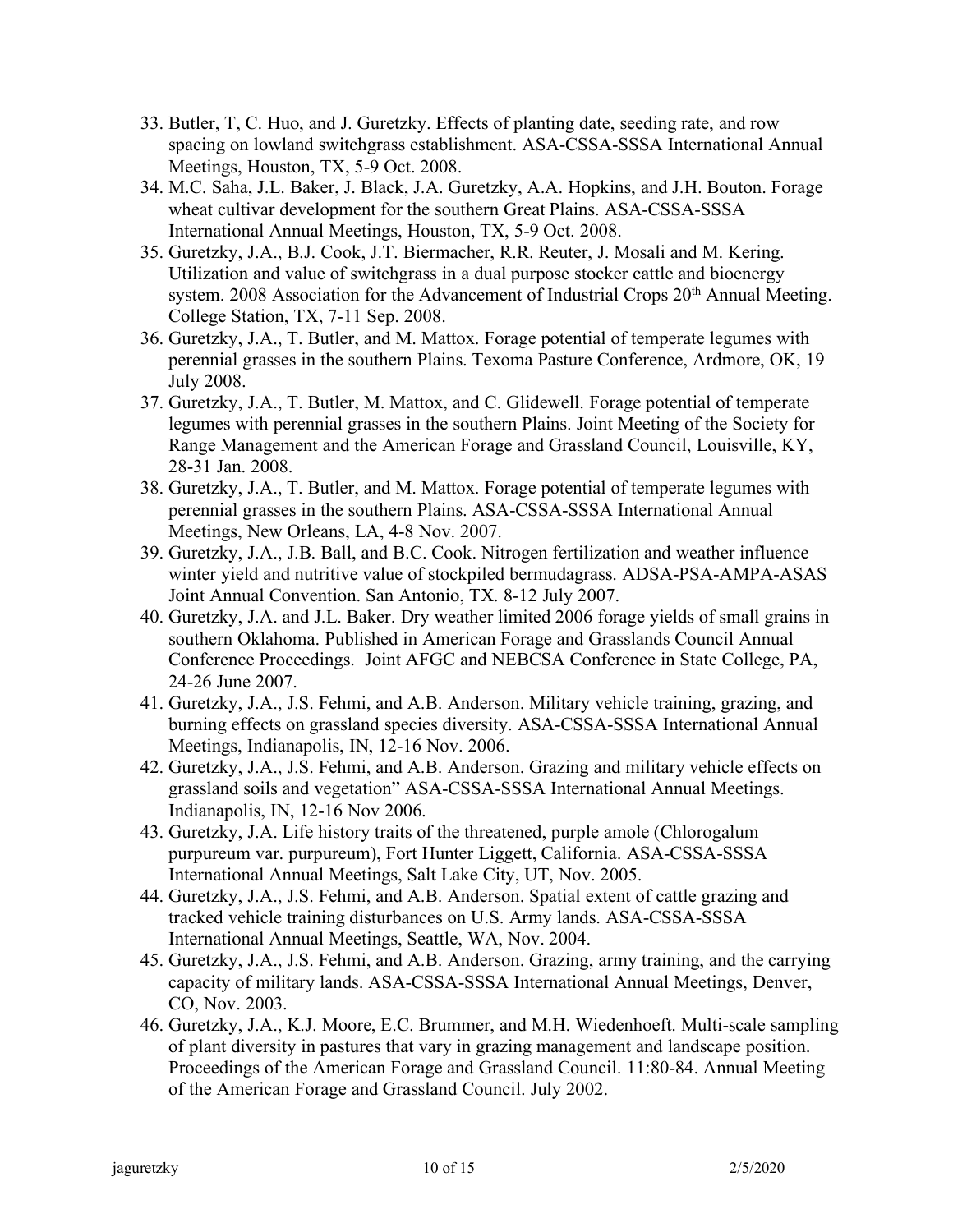- 47. Barker, D.J., K.J. Moore, and J.A. Guretzky. Spatial variation in species richness under contrasting topographies and grazing regimes. Proceedings of the American Forage and Grassland Council. 11:222-226. Annual Meeting of the American Forage and Grassland Council. July 2002.
- 48. Guretzky, J.A. and K.J. Moore. Spatial analysis of plant diversity in pastures using GIS and GPS technologies. ASA-CSSA-SSSA International Annual Meetings, Charlotte, NC, Nov. 2001.
- 49. Guretzky, J.A. and K.J. Moore. Seedbank recruitment of legumes from pastures varying in landscape position and grazing management. ASA-CSSA-SSSA International Annual Meetings, Minneapolis, MN, Nov. 2000.
- 50. Guretzky, J.A. and K.J. Moore. Germination and survival of legumes interseeded across varying landscapes. ASA-CSSA-SSSA International Annual Meetings, Salt Lake City, UT, Nov. 1999.
- 51. Ayers, J.F., D.C. Gosselin, J.A. Guretzky, and S. Drda. 1996. An analysis of highcapacity wells as sampling mechanisms. Geological Society of America Abstracts. V. 27. No.6. A101.
- 52. Gosselin D.C., J.F. Ayers, and J.A. Guretzky. 1995. Evaluation of irrigation wells as sampling mechanisms. Clean Water-Clean Environment-21<sup>st</sup> Century. Proceedings. Kansas City, Missouri. American Society of Agricultural Engineers. P. 113-116.

## *Invited presentations and seminars*

- 1. Mason, S. and J.A. Guretzky. "Agronomic Plant Production Systems Learning in Our Teaching Program" Brown-Bag Session on Life Sciences Curriculum, Department of Agronomy and Horticulture, Univ. of Nebraska-Lincoln, 21 Apr. 2011.
- 2. Biermacher, J.T., M. Haque, M.K. Kering, and J.A. Guretzky. "Economically Sustainable Harvest System and Nutrient Management Strategy for Producing Switchgrass Biomass in the Noble Foundation Service Region." Research Paper Presented to Noble Foundation Faculty, Staff, Senior Management, and Non-Resident Fellows, Ardmore, Oklahoma, March 30, 2011.
- 3. Biermacher, J.T., M. Haque, M.K. Kering, and J.A. Guretzky. "Economically Sustainable Harvest System and Nutrient Management Strategy for Producing Switchgrass Biomass in the Southern Great Plains." Invited presentation given to senior research staff and management of Ceres, Inc., College Station, Texas, March 9, 2011.
- 4. Guretzky, J.A., T.J. Klopfenstein, and W.H. Schacht. "Ethanol Co-Product Utilization and Fertilization Effects on Carbon and Nitrogen Cycling in Pastures." Presentation given to students and faculty in Range and Forage Sciences, Univ. of Nebraska-Lincoln, 24 Jan. 2011.
- 5. Guretzky, J.A., T.J. Klopfenstein, and W.H. Schacht. "Ethanol Co-Product Utilization and Fertilization Effects on Carbon and Nitrogen Cycling in Pastures." Spring Seminar Series, Dept. of Agronomy and Horticulture, Univ. of Nebraska-Lincoln, 21 Jan. 2011.
- 6. Guretzky, J.A., J.T. Biermacher, J.S. Mosali, J.R. Blanton, Jr., R. Reuter, and B.J. Cook. "Utilization of Switchgrass in Dual-Purpose Forage and Bioenergy Systems Ethanol Co-Product Utilization and Fertilization Effects on Carbon and Nitrogen Cycling in Pastures." Presentation to students in Agronomy and Range 240. Univ. of Nebraska-Lincoln, 7 Dec. 2009.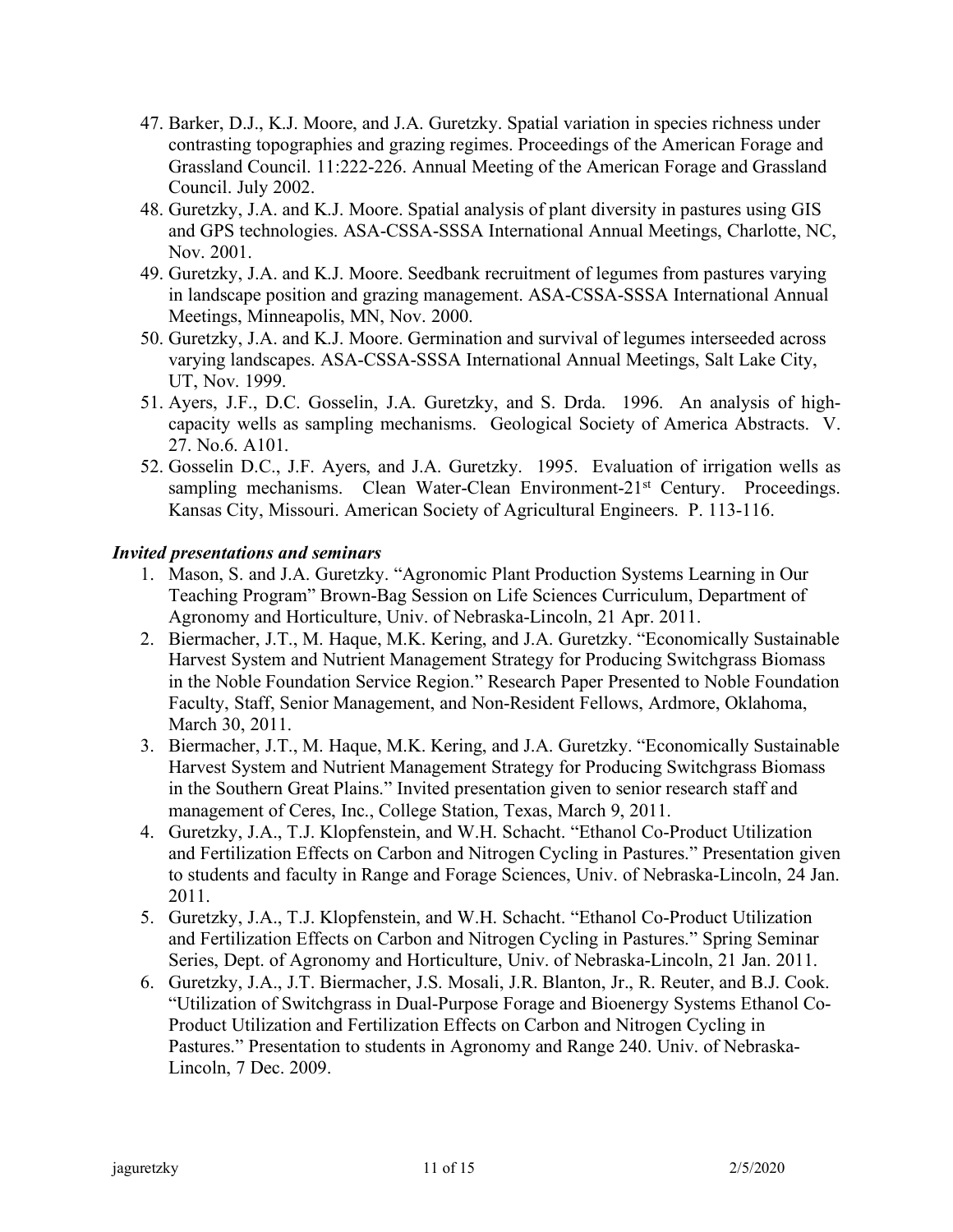- 7. Guretzky, J.A. and K.J. Moore. "Distribution of legumes and plant diversity in pastures varying in landscape position and grazing management." Center for Grassland Studies Fall Seminar Series, Univ. of Nebraska-Lincoln, 28 Sept. 2009.
- 8. Guretzky, J.A. "Enhancing Understanding of Grasslands Ecology and Management." Presentation to students in Plant Sciences 131. Univ. of Nebraska-Lincoln, 18 Sept. 2009.
- 9. Guretzky, J.A. "Cultivating Passion and Fostering Learning of Grasslands Ecology and Management." Teaching Seminar, Dept. of Agronomy and Horticulture, Univ. of Nebraska-Lincoln, 21 Apr. 2009.
- 10. Guretzky, J.A. "Management of Switchgrass for Forage and Bioenergy: Fertilizer, Harvest, and Grazing Effects." Research Seminar, Dept. of Agronomy and Horticulture, Univ. of Nebraska-Lincoln, 22 Apr. 2009.
- 11. Guretzky, J.A. "Establishment and Management of Switchgrass as a Forage and Bioenergy Crop" East Texas Forage Conference, Emory, TX, 11 Feb. 2009.
- 12. Guretzky, J.A. "Developing options for livestock producers with forage and grazing lands." Research Seminar, Div. of Plant and Soil Sci., West Virginia Univ., May 2006
- 13. Guretzky, J.A. "Developing options for farmers and ranchers with improved forages and native grasslands." Seminar, Samuel Roberts Noble Foundation, Ardmore, OK. May 2006.
- 14. Guretzky, J.A. "Enhancing knowledge of grasslands research with site-specific research." Seminar, Dept. of Plant and Soil Environ. Sci., Virginia Tech Univ., April 2006.
- 15. Guretzky, J.A. "Enhancing knowledge of grasslands research with site-specific research." Seminar, Dow AgroSciences. Indianapolis, IN. April 2006.
- 16. Guretzky, J.A. "Site-specific research for forage and grazingland systems." Research Seminar, Dept. of Agronomy, Univ. of Florida, March 2006.
- 17. Guretzky, J.A. "Topography and Grazing Interactions on Legumes and Plant Diversity in Pastures." Research Seminar, Dept. of Plant and Soil Sciences, Univ. of Kentucky, Oct. 2005.
- 18. Guretzky, J.A. "Grassland management and the function of subhumid prairie ecosystems." Environmental Sciences Seminar, Haskell Indian Nations University, Lawrence, KS, Sept. 14, 2005.
- 19. Guretzky, J.A. and K.J. Moore. "Multi-scale sampling of plant diversity in pastures varying in landscape position and grazing management." Crop Production and Physiology Seminar. Dept. of Agronomy, Iowa State Univ., Ames, Iowa. Oct. 29, 2002
- 20. Guretzky, J.A. and K.J. Moore. "Spatial analysis of plant diversity in pastures using GIS and GPS technologies." Crop Production and Physiology Seminar. Dept. of Agronomy, Iowa State Univ., Nov. 6, 2001.
- 21. Guretzky, J.A. and K.J. Moore. "Emergence and survival of legumes interseeded across varying landscapes." Crop Production and Physiology Seminar. Dept of Agronomy, Iowa State Univ., Nov. 9, 1999.

## *Other presentations*

1. Establishment and Management of Switchgrass as a Forage and Bioenergy Crop, Samuel Roberts Noble Foundation, Ardmore, OK, Presented 11 times, 2006-2009.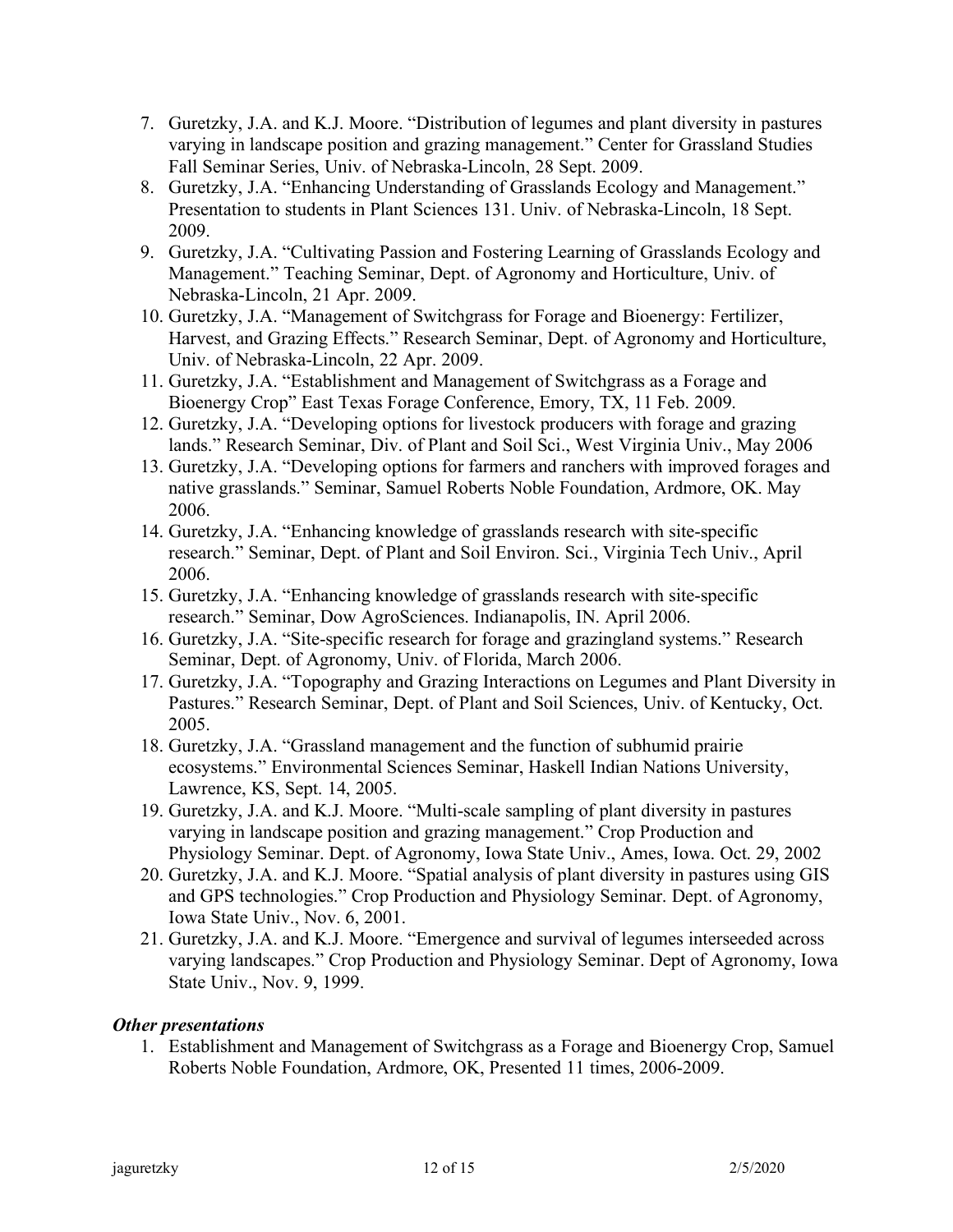- 2. Burning of Cross Timbers: Effects on Vegetation, Wildlife Habitat, Stocker Cattle Production, and Economics, Samuel Roberts Noble Foundation, Ardmore, OK, Presented 6 times, 2008.
- 3. Yield and Quality of Temperate Forage Legumes with Perennial Grasses in the Southern Plains. Samuel Roberts Noble Foundation, Ardmore, OK, Presented 3 times, 2008.
- 4. Small Grains and Annual Ryegrass Forage Variety Testing. Samuel Roberts Noble Foundation, Ardmore, OK, Presented 4 times, 2007-2009.

## **Reports**

- 1. Guretzky, J.A., M. Saha, J. Baker, and S. Norton. 2008. Forage yields from 2006-2007 small grains variety trial. The Samuel Roberts Noble Foundation, Inc. NF-FO-08-02.
- 2. Guretzky, J.A. and S. Norton. 2008. Forage yields from 2006-2007 annual ryegrass variety trial. The Samuel Roberts Noble Foundation, Inc. NF-FO-08-01.
- 3. Guretzky, J.A. 2007. Forage yields from 2006-2007 small grains variety trial. The Samuel Roberts Noble Foundation, Inc. NF-FO-07-02.
- 4. Guretzky, J.A. 2007. Forage yields from 2006-2007 annual ryegrass variety trial. The Samuel Roberts Noble Foundation, Inc. NF-FO-07-01.
- 5. Guretzky, J.A. 2006. Drought Affects '05-06' Variety Trials. Noble Foundation Ag News & Views. 24: November.
- 6. Guretzky, J.A., J.S. Fehmi, and A.B. Anderson. 2005. Cattle grazing and tracked vehicle training on central and southwest U.S. Army lands: potential consequences for grassland ecosystems. ERDC/CERL TR-05-33.
- 7. Guretzky, J.A., E.R. Clark, and D. Woodbury. 2005. Life history traits of the threatened purple amole (*Chlorogalum purpureum var. purpureum*), Fort Hunter Liggett, California. ERDC/CERL TR-05-32.
- 8. Howard, H.R., J.A. Guretzky, B.S. Koch, S.N. McDowell, S.D. Warren, and G.L. Howard. 2004. Sources of plant materials for land rehabilitation. ERDC/CERL SR-04-34.
- 9. Howard, H.R., S.N. McDowell, A. Breon, J.A. Guretzky, and B.R. Tadlock. 2004. Land rehabilitation and maintenance equipment sources: volume II-sources by state. ERDC/CERL SR-04-35.
- 10. Howard, H.R., S.N. McDowell, A. Breon, J.A. Guretzky, and B.R. Tadlock. 2004. Land rehabilitation and maintenance equipment sources: volume I-source lists by installation and national vendors. ERDC/CERL SR-04-35.
- 11. Guretzky, J.A. and K.J. Moore. 2001. Botanical composition of management zones in pastures. Annual Progress Reports, Rhodes Research and Demonstration Farm, Iowa State University.
- 12. Guretzky, J.A. and K.J. Moore. 2000. Spatial analysis of species diversity in pastures using GIS and GPS technologies. Annual Progress Reports, Rhodes Research and Demonstration Farm, Iowa State University.
- 13. Guretzky, J.A., K.J. Moore, A.D. Knapp, and E.C. Brummer. 1999. Emergence and survival of three interseeded legumes across varying landscapes. Annual Progress Reports, Rhodes Research and Demonstration Farm, Iowa State University.
- 14. Guretzky, J.A., K.J. Moore, A.D. Knapp, and E.C. Brummer. 1998. Emergence and survival of three interseeded legumes across varying landscapes. Annual Progress Reports, Rhodes Research and Demonstration Farm, Iowa State University.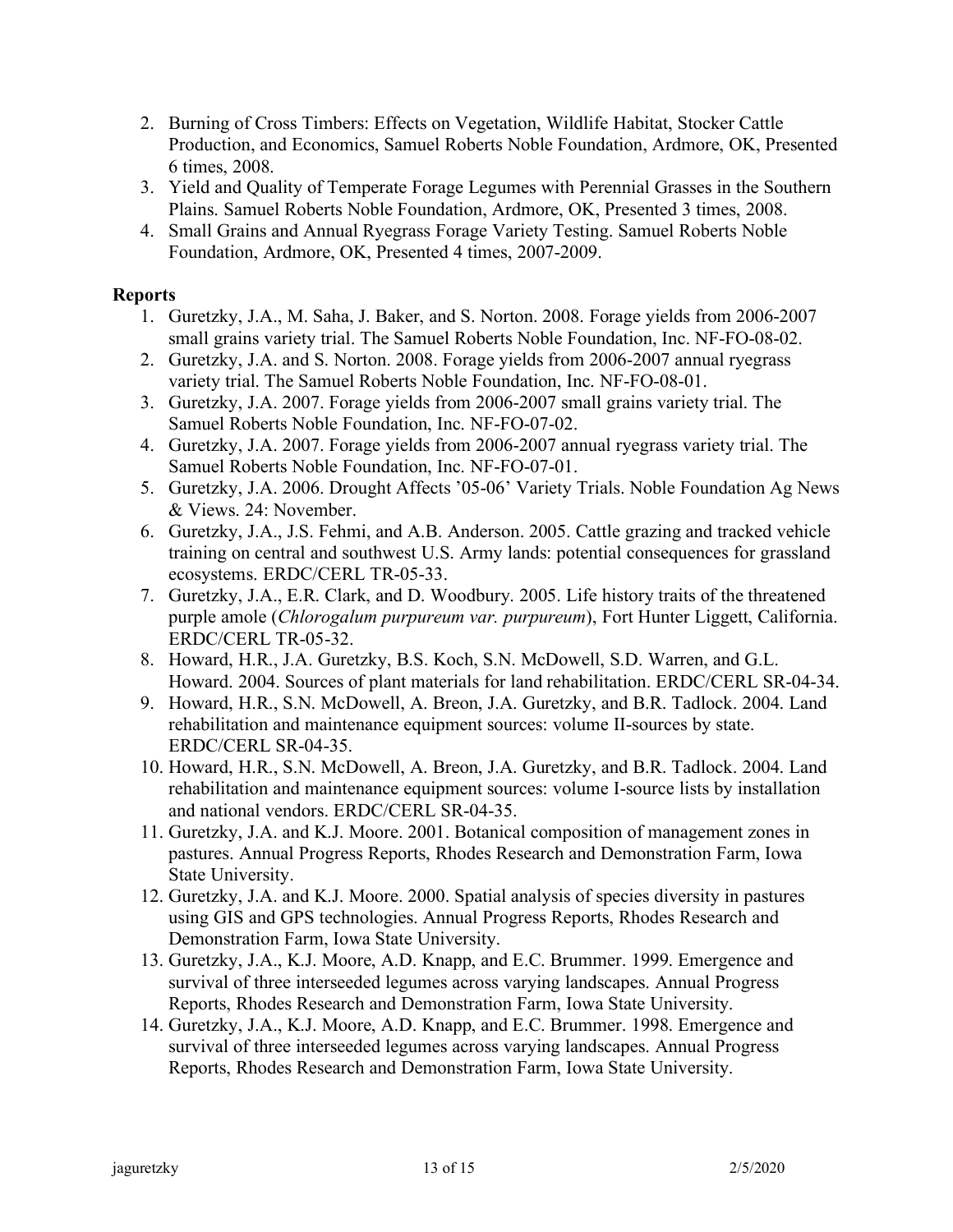#### **Newsletters**

- 1. Guretzky, J. 2009. Grazing lands and soil carbon storage. Noble Foundation Ag News & Views. 27. June.
- 2. Guretzky, J.A. 2008. Shaping the Cross-Timbers with fire and grazing. Noble Foundation. Ag News & Views. 26: December.
- 3. Guretzky, J.A. and T.J. Butler. 2008. Cool-season legumes for southern pastures. Noble Foundation. Ag News & Views. 26: July.
- 4. Biermacher, J, Cook, B., & Guretzky, J. 2008. Establishing switchgrass for grazing and energy. Midwest Cattleman, April 24, 9-10.
- 5. Biermacher, J.T., B.J Cook, and J.A. Guretzky. 2008. Establishing switchgrass for grazing and bioenergy. Noble Foundation. Ag News & Views. 26: April.
- 6. Guretzky, J.A. 2008. Alternative perennial grasses for bioenergy. Noble Foundation. Ag News & Views. 26: February.
- 7. Guretzky, J.A. 2007. Finding Value in Switchgrass Today with Cattle. Noble Foundation Ag News & Views. 25.
- 8. Guretzky, J.A. 2007. Switchgrass Establishment Requires Patience. Noble Foundation Ag News & Views. 25.

## **Websites**

1. D. Redfearn, C. Dunn, F. Benne, L. Johnson, B. Anderson, M. Stephenson, J. Volesky, J. Guretzky, W. Schacht, D. Twidwell, J. Stubbendieck, and R. Mitchell. 2017. Range, Pasture, and Forages Website. http://agronomy.unl.edu/range-pasture-forages

#### **TEACHING PORTFOLIO (0.40 FTE)** *Courses taught*

| Courses taught<br>Timeline | Course                                | <b>Semesters</b>                 | <b>Students</b> | Institution/Organization  |
|----------------------------|---------------------------------------|----------------------------------|-----------------|---------------------------|
| $2020$ – Present           | Range Management<br>and Improvement   | Spring                           | $15 - 20$       | Univ. of Nebraska-Lincoln |
| $2018 -$ Present           | Forage Quality                        | Summer (even-<br>numbered years) | $10 - 15$       | Univ. of Nebraska-Lincoln |
| $2015$ – Present           | Forage Crop and<br>Pasture Management | Fall and spring                  | $30 - 70$       | Univ. of Nebraska-Lincoln |
| $2014 -$ Present           | Forage Evaluation                     | Spring (even-<br>numbered years) | $15 - 20$       | Univ. of Nebraska-Lincoln |
| $2010 - 2014$              | Forage Crop and<br>Range Management   | Fall                             | 60-100          | Univ. of Nebraska-Lincoln |

#### *Other teaching*

2010 – 2020 Range Plant Morphology and Physiology

- Taught at the Nebraska Range Shortcourse
- Week-long course consisting of classroom and field-based activities
- Held during summer of even-numbered years
- Attended by 20-30 range management professionals
- Supported by the Univ. of Nebraska-Lincoln and Chadron State Univ.

2010 – 2020 Plant Growth and Physiology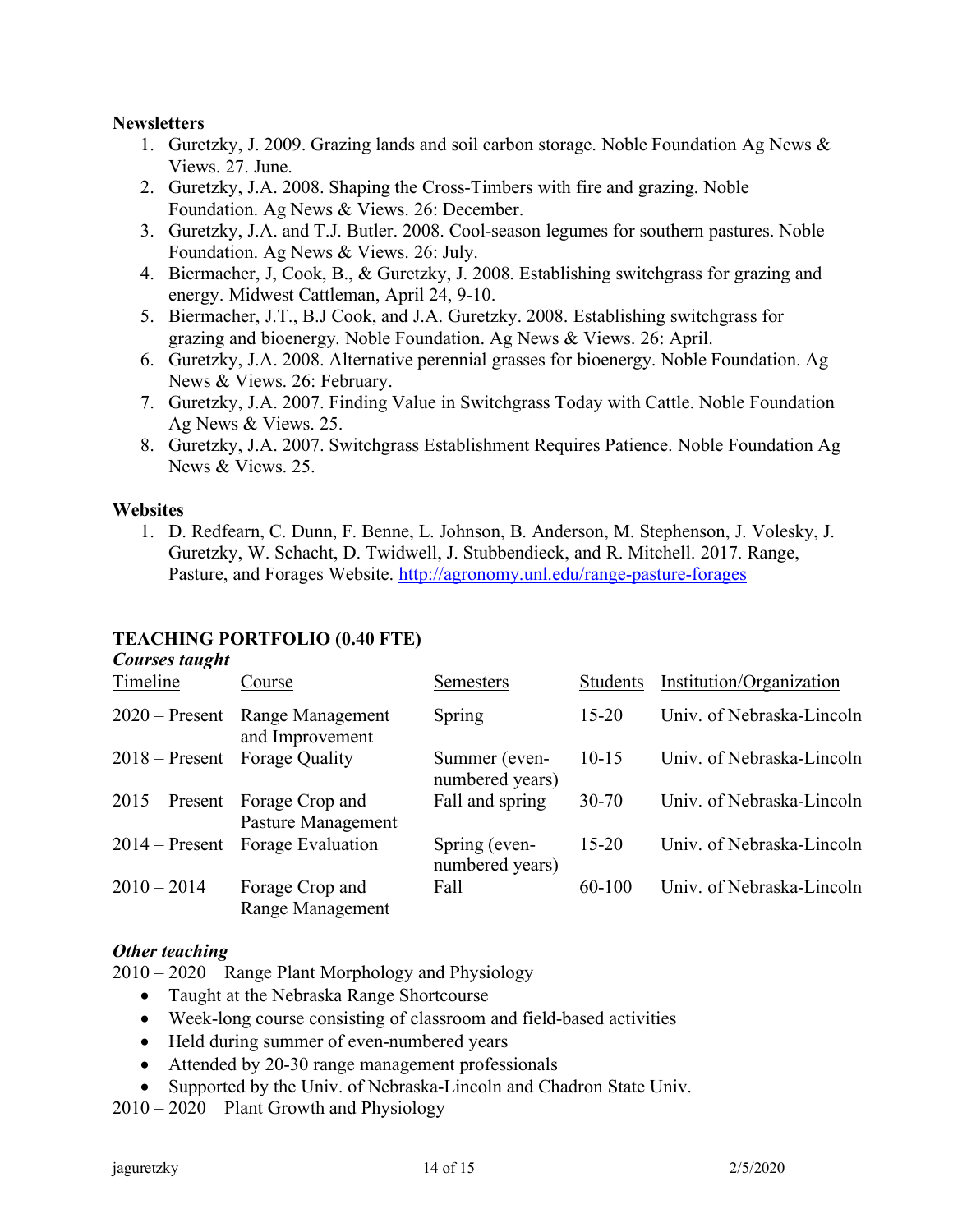- Taught at the Nebraska Range Youth Camp
- Week-long course consisting of classroom and field-based activities
- Held annually during summer
- Attended by 30-50 high school students, freshmen-seniors
- Hosted by the Nebraska Section of the Society for Range Management

2000 Field Plot Techniques

- Teaching assistant, Iowa State University, Ames, IA
- Course covered principals of field plot experimentation and analysis with SAS in classroom and computer laboratory sessions
- Graded daily assignments on analysis of agronomic experiments
- Delivered lectures on topics of restrictions on randomization and nested designs

|  |  | <b>Advising</b> |
|--|--|-----------------|
|  |  |                 |

| $\mathbf{\sigma}$<br>Year | Undergraduate  | <b>UCARE</b>   | M.S. advising    | M.S. co-<br>advising |
|---------------------------|----------------|----------------|------------------|----------------------|
| 2019                      | $\overline{7}$ | $\mathbf{1}$   | $\overline{2}$   | $\mathbf{1}$         |
| 2018                      | 17             | $\overline{2}$ | $\overline{3}$   | $\mathbf{1}$         |
| 2017                      | 19             | $\overline{4}$ | $\overline{4}$   | $\overline{2}$       |
| 2016                      | 17             | $\overline{4}$ | $\overline{2}$   | $\overline{3}$       |
| 2015                      |                |                |                  |                      |
| 2014                      | 15             | $\theta$       | $\overline{2}$   | $\mathbf{1}$         |
| 2013                      | 14             | $\overline{0}$ | $\overline{2}$   | $\mathbf{1}$         |
| 2012                      | $\overline{4}$ | $\mathbf{1}$   | $\mathbf{1}$     | $\boldsymbol{0}$     |
| 2011                      | $\overline{3}$ | $\mathbf{0}$   | $\mathbf{1}$     | $\boldsymbol{0}$     |
| 2010                      | $\mathbf{1}$   | $\mathbf{0}$   | $\boldsymbol{0}$ | $\boldsymbol{0}$     |

#### **SERVICE (0.02 FTE)**

## *University of Nebraska-Lincoln*

- Safety Committee, Dept. of Agronomy and Horticulture, 2019-2020
- Seminar Committee, Dept. of Agronomy and Horticulture, 2019-2020
- Curriculum Coordinating Committee, Agronomy and Horticulture, 2009-2010
- Seminar Committee, Agronomy and Horticulture, 2009-2010

#### *Professional Societies*

Timeline Position **Position** Institution/Organization